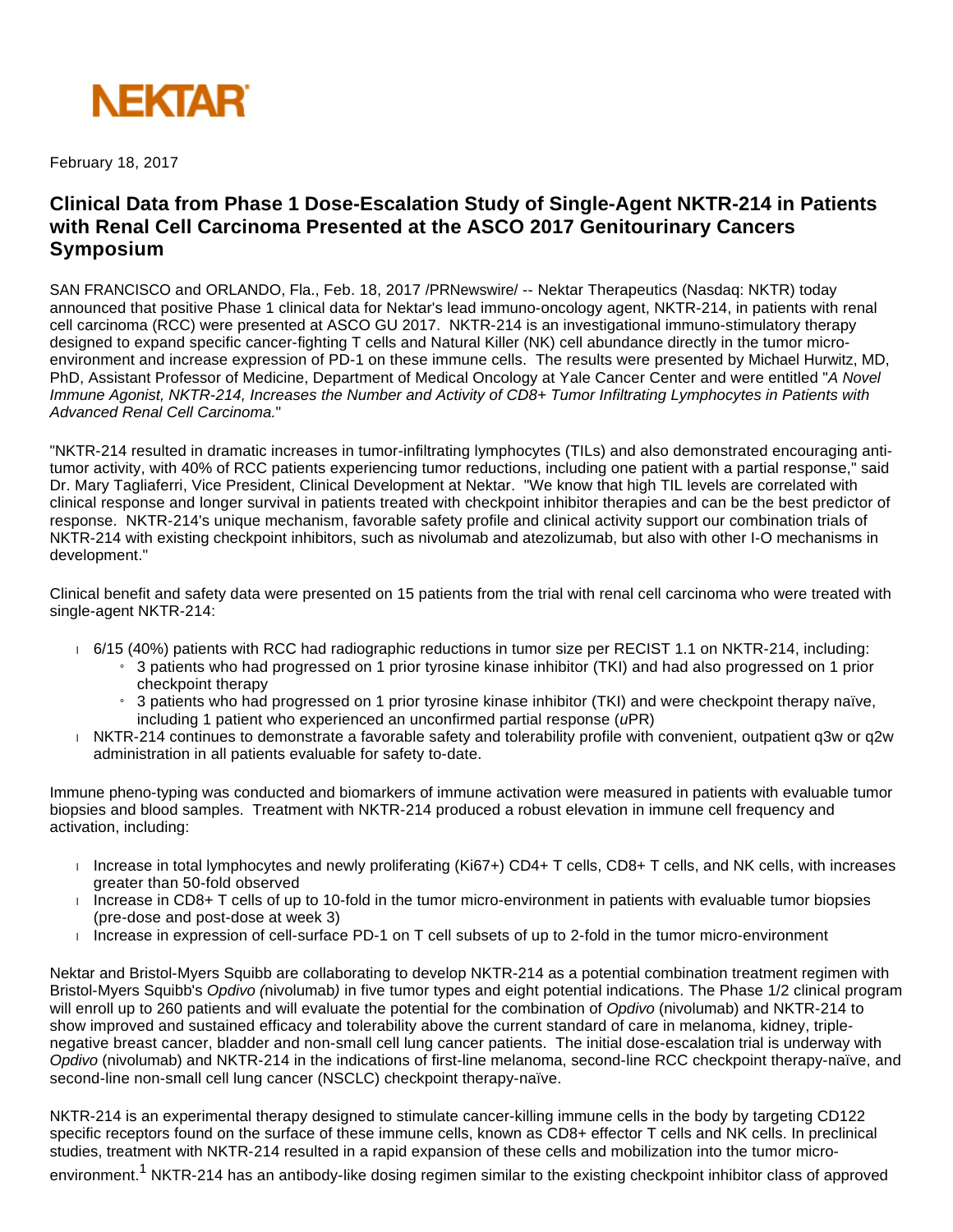medicines. A Phase 1/2 clinical study is ongoing to evaluate single-agent NKTR-214 in cancer patients.

The ASCO GU 2017 poster can be downloaded at the following url:

## [http://www.nektar.com/application/files/1414/8701/4816/2017\\_ASCOGU\\_NKTR-214-clinical\\_poster.pdf](http://www.nektar.com/application/files/1414/8701/4816/2017_ASCOGU_NKTR-214-clinical_poster.pdf)

## **About Nektar**

Nektar Therapeutics has a robust R&D pipeline and portfolio of approved partnered medicines in oncology, pain, immunology and other therapeutic areas. In the area of oncology, Nektar is developing NKTR-214, an immuno-stimulatory CD122-biased agonist, that is in Phase 1/2 clinical development for patients with solid tumors. ONZEALD™ (etirinotecan pegol), a long-acting topoisomerase I inhibitor, is being developed for patients with advanced breast cancer and brain metastases and is partnered with Daiichi Sankyo in Europe. In the area of pain, Nektar has an exclusive worldwide license agreement with AstraZeneca for MOVANTIK™ (naloxegol), the first FDA-approved once-daily oral peripherally-acting muopioid receptor antagonist (PAMORA) medication for the treatment of opioid-induced constipation (OIC), in adult patients with chronic, non-cancer pain. The product is also approved in the European Union as MOVENTIG® (naloxegol) and is indicated for adult patients with OIC who have had an inadequate response to laxatives. The AstraZeneca agreement also includes NKTR-119, an earlier stage development program that is a co-formulation of MOVANTIK and an opioid. NKTR-181, a wholly owned mu-opioid analgesic molecule for chronic pain conditions, is in Phase 3 development. In hemophilia, Nektar has a collaboration agreement with Baxalta for ADYNOVATE® [Antihemophilic Factor (Recombinant)], a longer-acting PEGylated Factor VIII therapeutic approved in the U.S. and Japan for patients over 12 with hemophilia A. In anti-infectives, the company has two collaborations with Bayer Healthcare, Cipro Inhale in Phase 3 for non-cystic fibrosis bronchiectasis and Amikacin Inhale in Phase 3 for patients with Gram-negative pneumonia.

Nektar's technology has enabled nine approved products in the U.S. or Europe through partnerships with leading biopharmaceutical companies, including AstraZeneca's MOVANTIK™, Baxalta's ADYNOVATE®, UCB's Cimzia® for Crohn's disease and rheumatoid arthritis, and Amgen's Neulasta® for neutropenia.

Nektar is headquartered in San Francisco, California, with additional operations in Huntsville, Alabama and Hyderabad, India. Further information about the company and its drug development programs and capabilities may be found online at [http://www.nektar.com.](http://www.nektar.com/)

MOVANTIK™ is a trademark and MOVENTIG® is a registered trademark of the AstraZeneca group of companies. ADYNOVATE™ is a trademark of Baxalta Inc.

ONZEALD™ is a trademark of Nektar Therapeutics.

Cimzia® is a trademark of UCB.

Opdivo is a registered trademark of Bristol-Myers Squibb.

#### **Cautionary Note Regarding Forward-Looking Statements**

This press release contains forward-looking statements which can be identified by words such as: "anticipate," "intend," "plan," "expect," "believe," "should," "may," "will,"continue" and similar references to future periods. Examples of forwardlooking statements include, among others, statements we make regarding the potential safety, tolerability, and therapeutic benefit of NKTR-214 for cancer patients, the future clinical development plans for NKTR-214, the potential of NKTR-214 in combination with other immunotherapy agents including Bristol-Myers Squibb's Opdivo (nivolumab), and certain other statements regarding the prospects and potential of Nektar's business, technology platform and drug candidate pipeline. Forward-looking statements are neither historical facts nor assurances of future performance. Instead, they are based only on our current beliefs, expectations and assumptions regarding the future of our business, future plans and strategies, anticipated events and trends, the economy and other future conditions. Because forward-looking statements relate to the future, they are subject to inherent uncertainties, risks and changes in circumstances that are difficult to predict and many of which are outside of our control. Our actual results may differ materially from those indicated in the forward-looking statements. Therefore, you should not rely on any of these forward-looking statements. Important factors that could cause our actual results to differ materially from those indicated in the forward-looking statements include, among others: (i) NKTR-214 is in early stage clinical development and the risk of failure remains high and failure can unexpectedly occur at any stage for one or more of the cancer indications being studied prior to regulatory approval due to lack of sufficient efficacy, safety considerations or other factors that impact drug development; (ii) data reported from the Phase 1 Trial is interim data only and the final results will change based on continuing observations from patients that currently remain enrolled in the trial (e.g., whether unconfirmed objective responses ultimately become confirmed responses); (iii) the Phase 1 Trial results for NKTR-214 remain subject to final data gathering and analysis review and confirmation procedures; (iv) the timing or success of the start or end of clinical trials such as those planned for NKTR-214 may be delayed or unsuccessful due to regulatory delays, clinical trial design issues, slower than anticipated patient enrollment, drug manufacturing challenges, changing standards of care, and clinical outcomes; (v) scientific discovery of new medical breakthroughs is an